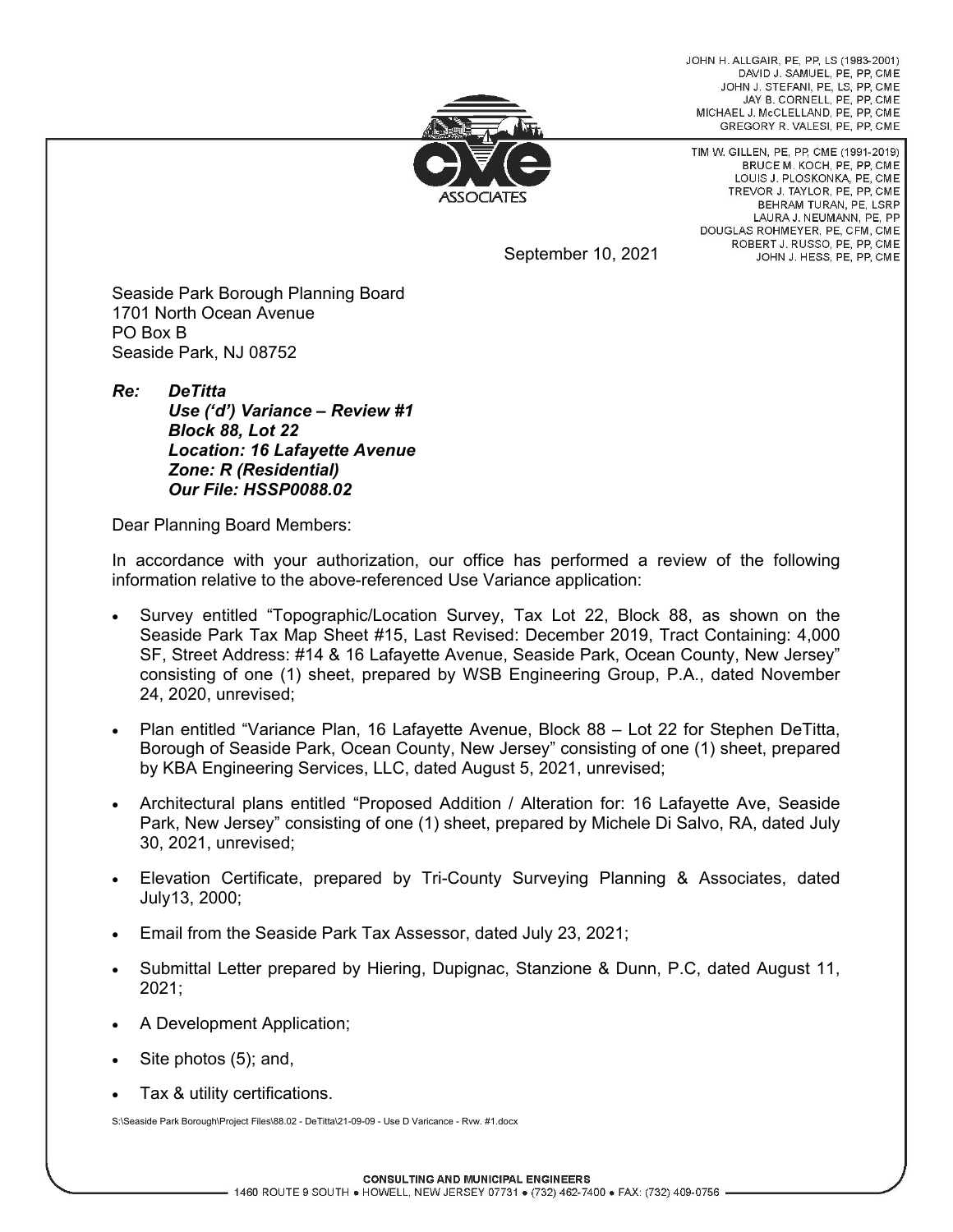

Seaside Park Planning Board **Seaside Park Planning Board** September 10, 2021 Re: DeTitta **Contract Contract Contract Contract Contract Contract Contract Contract Contract Contract Contract Contract Contract Contract Contract Contract Contract Contract Contract Contract Contract Contract Contract Co** Use ('d') Variance – Review #1 Page 2

Based upon our review of the above information, we offer the following comments for your consideration:

## 1. Property Description

The subject property is indicated to contain 4,000 SF within an R Zone District and provides 40 feet of road frontage along the north side of Lafayette Avenue approximately 320.5 feet east of its intersection with Ocean Boulevard. The property currently contains a 2-story twofamily dwelling with associated improvements including but not limited to a paver driveway, covered porches, patios, decks, steps, walkways, and fences

The Applicant proposes to construct a +/-55 square foot second story addition, within the first floor footprint, along the northwesterly corner of the dwelling. Portions of the existing walkways in the rear and side yards are proposed to be removed.

2. Surrounding Uses

.

Properties surrounding the subject property are similarly zoned R (Residential).

3. Zoning Compliance

The subject property is situated within an R Zone District. The table below summarizes the bulk measures and zone requirements for the property.

| <b>DESCRIPTION</b>                         | <b>REQUIRED</b> | <b>EXISTING</b> | <b>PROPOSED</b>        |
|--------------------------------------------|-----------------|-----------------|------------------------|
| Minimum Lot Area                           | $5,000$ sf      | $4,000$ s.f.    | 4,000 s.f. $(EC)$      |
| Minimum Lot Width                          | 50 feet         | 40 feet         | 40 feet ( <b>EC</b> )  |
| Minimum Lot Depth                          | 50 feet         | $100$ feet      | $100$ feet             |
| <b>Minimum Front Setback</b>               | 15 feet         | $\pm 0.5$ feet  | $\pm 0.5$ feet* (EC)   |
| Minimum Rear Setback                       | 20 feet         | $±45.5$ feet    | $±45.5$ feet           |
| Minimum Side Setback                       | 4 feet          | 3.4 feet        | 3.4 feet ( <b>EC</b> ) |
| <b>Minimum Combined Side</b><br>Setback    | 12 feet         | $15.6$ feet     | 15.6 feet              |
| Maximum Lot Coverage by<br><b>Building</b> | 40%             | 42.3%           | $±42.3%$ (EC)          |
| Maximum Floor Area Ratio                   | 90%             | ±57.8%          | ±60%                   |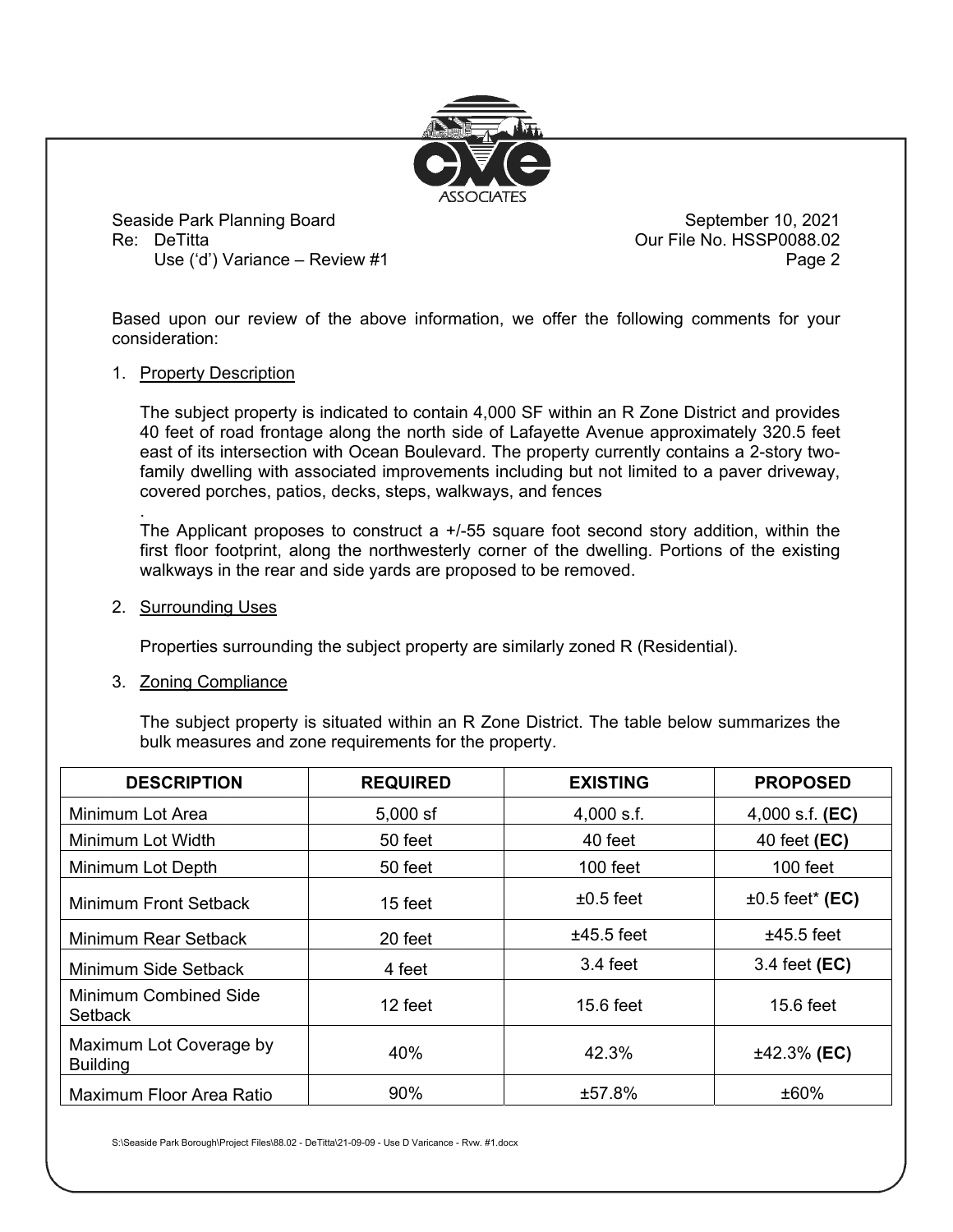

Seaside Park Planning Board **Seaside Park Planning Board** September 10, 2021 Re: DeTitta Our File No. HSSP0088.02

Use ('d') Variance – Review #1 Page 3

| <b>DESCRIPTION</b>                 | <b>REQUIRED</b>         | <b>EXISTING</b>         | <b>PROPOSED</b>            |
|------------------------------------|-------------------------|-------------------------|----------------------------|
| Maximum Impervious Lot<br>Coverage | 60%                     | $±99.0\%$               | $±83.8\%$ (EC)             |
| Maximum Building Height            | 3-story / 31 feet above | 2-story $/$ ±21.47 feet | 2-story / $\pm$ 21.47 feet |

**(EC)** – Existing Condition **(V)** – Variance Required

\* - Distance to front steps.

The Applicant has requested variances and/or design waivers for the following with this application:

a. *Section 200-46.E(3)* – Additions may be constructed on a nonconforming structure as long as the addition itself does not violate any use, the requirements of which are within this chapter, whereas the addition will be used as part of a two-family dwelling which is not a permitted use in the Residential Zone.

It appears that the following existing condition nonconformities would remain pertinent to the site:

- a. **Section 200-67.C(1)(b)** The minimum side yard setback for an accessory structure is 5 feet whereas, 4.8 feet is shown to remain.
- b. *Section 200-67.E*  The minimum lot area required is 5,000 square feet, whereas 4,000 square feet is shown to remain.
- c. *Section 200***-67.E(1)(c)[1]** The minimum lot width required is 50 feet, whereas 40 feet is shown to remain.
- d. *Section 200***-67.E(1)(c)[4]** The minimum front yard setback required is 15 feet, whereas approximately 0.5 feet to the entry stairs is shown to remain.
- e. *Section 200***-67.E(2)(a)** The minimum side yard setback required is 4 feet, whereas 3.4 feet is shown to remain.
- f. *Section 200***-67.E(4)** The maximum building coverage permitted is 40%, whereas approximately 42.3% is shown to remain.
- g. *Section 200***-67.E(6)** The maximum lot coverage permitted is 65%, whereas approximately 83.8% is shown to remain.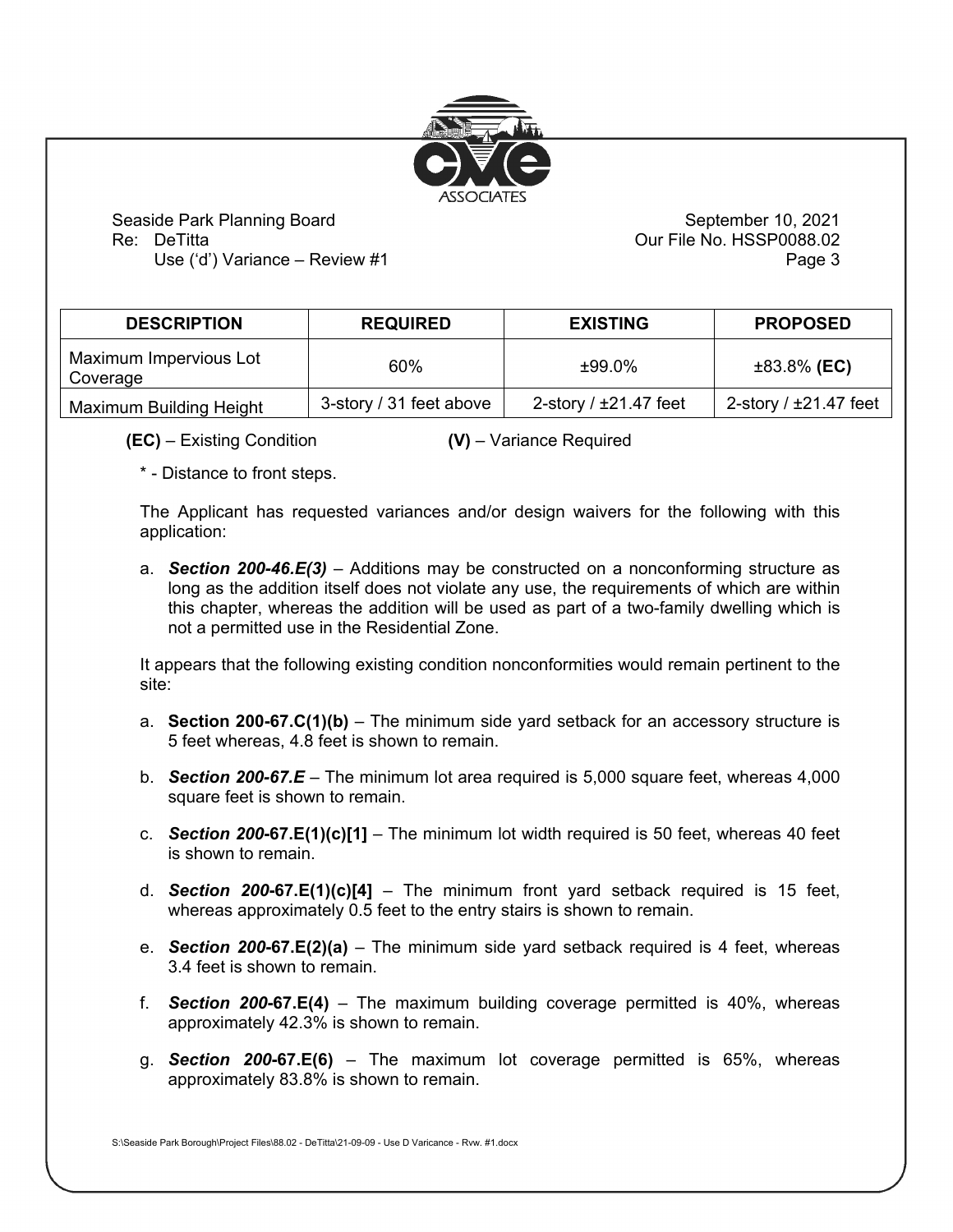

Seaside Park Planning Board **Seaside Park Planning Board** September 10, 2021 Re: DeTitta Our File No. HSSP0088.02

Use ('d') Variance – Review #1 Page 4

4. The Applicant has provided sufficient information in accordance with Ordinance Section 200-73.A.(10). Accordingly, we recommend that the application be deemed **complete** at this time and we estimate that the following fees are required:

## a. *Nonrefundable Application Fees:*

**Ordinance Section**

| <u> Thurist Studie</u> |                                      |          |
|------------------------|--------------------------------------|----------|
| 200-11B(2)             | <b>Request for Use Variance</b>      | \$520.00 |
| 200-11B(2)             | <b>Request for Hardship Variance</b> | \$280.00 |
|                        | Subtotal:                            | \$800.00 |

## b. *Professional Services Escrow Fees:*

| <b>Ordinance Section</b> |                                      |            |
|--------------------------|--------------------------------------|------------|
| $200-11B(2)$             | <b>Request for Use Variance</b>      | \$1,150.00 |
| $200-11B(2)$             | <b>Request for Hardship Variance</b> | \$690.00   |
|                          | Subtotal:                            | \$1,840.00 |

We recommend the Borough collect \$800.00 in nonrefundable application fees and \$1,840.00 in professional services escrow fees from the Applicant prior to deeming the application complete.

- 5. The Applicant should be prepared to discuss the following issues with the Board:
	- a. Reasons supporting the granting of required variances and/or design waivers and continuance of existing condition nonconformities, including but not limited to the front yard setback, side yard setback, building coverage, and lot coverage.
	- b. Applicant should discuss and clarify how the proposed addition would result in a decrease in floor area and volume.
	- c. Applicant should verify the site is actively/currently being used as a 2-family use.
	- d. The property is located within an AE-9 FEMA Flood Zone. The Applicant should discuss compliance with regulations regarding same. Further, the Applicant should discuss whether the proposed development meets the definition of substantial improvements per Borough Code.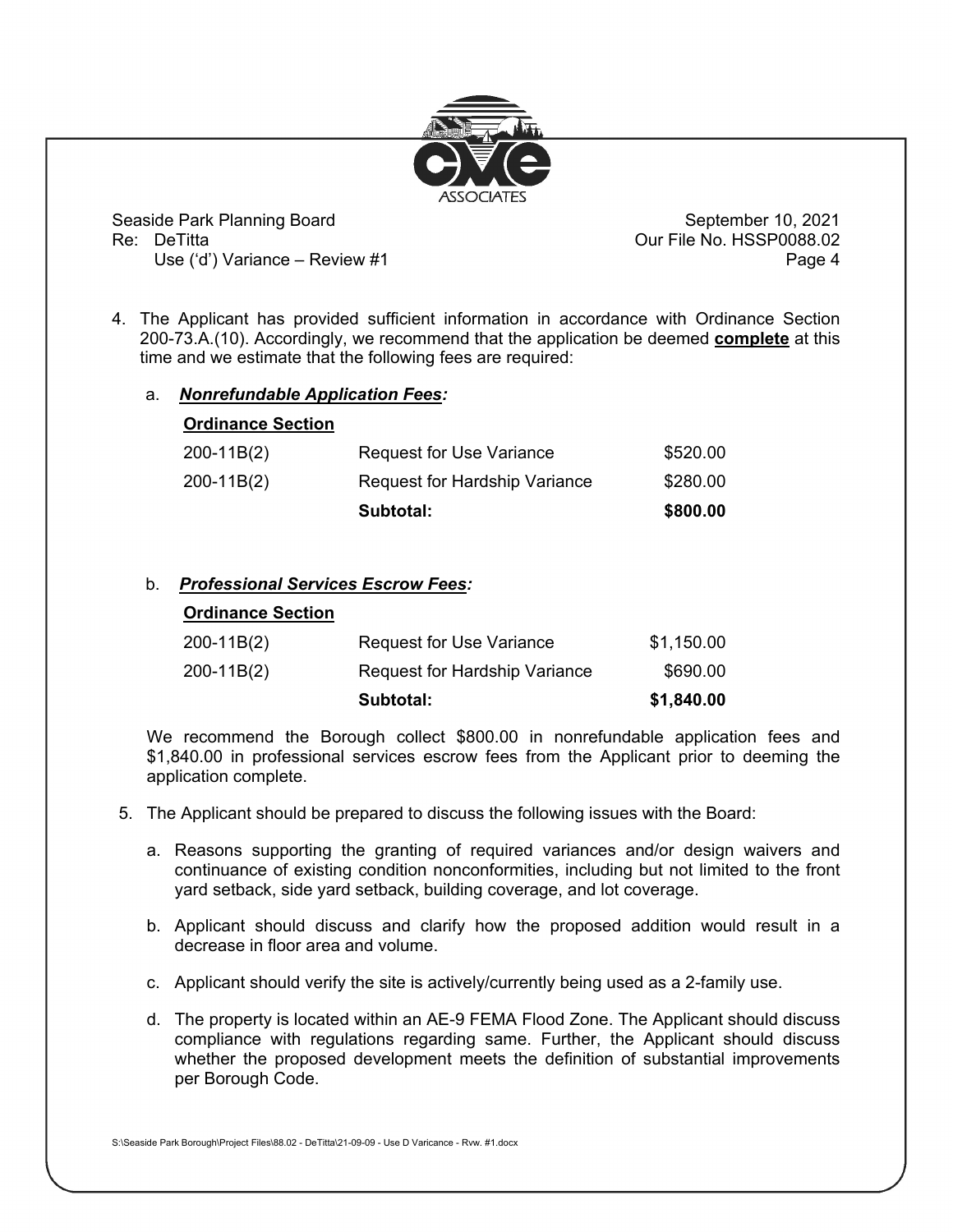

Seaside Park Planning Board **Seaside Park Planning Board** September 10, 2021 Re: DeTitta Our File No. HSSP0088.02

Use ('d') Variance – Review #1 Page 5

- e. No grading modifications appear to be proposed. The stormwater management of the property, as well as any flood damage prevention measures should be reviewed with the Board. Applicant should specially discuss roof leaders, downspout locations, flood vent locations and the ground floor wall material.
- f. Applicant should review the Elevation Certificate for the benefit of the Board.
- g. Applicant should confirm number of proposed bedrooms and two-family use. Applicant should verify the proposed number of parking spaces and confirm it complies with both RSIS and Borough requirements. Applicant should discuss parking operations for twofamily use as parking appears to be stacked.
- h. The Applicant should discuss the ground cover in the areas where the existing walkways are proposed to be removed.
- i. The Applicant should clarify if any fences in the rear and side yards will be removed and/or replaced.
- j. The height of the existing detached garaged should be verified.
- k. Any permits/approvals required by any outside agencies, the Applicant shall address the Board regarding the status of all outside agency approvals and copies of same shall be forwarded to this office.
- 6. Based on our review, the Plans should be revised as follows:
	- a. We note that there are several inconsistencies between the architectural plan, Variance Plan and lot coverage calculations (detached garage, FAR, building coverage, lot coverage, etc.). The Variance Plan also indicates that 9' by 12' parking stalls are proposed to remain whereas 9' by 18' parking stalls are required. Same should be revised for clarity/consistency.
	- b. Survey and plans properly scaled should be provided.
	- c. Zoning Authorization indicates incorrect Block and Lot numbers. Same should be revised.
	- d. Revised variance plan should be signed and sealed.

The right is reserved to present additional comments pending the receipt of revised Plans and/or testimony of the Applicant before the Board